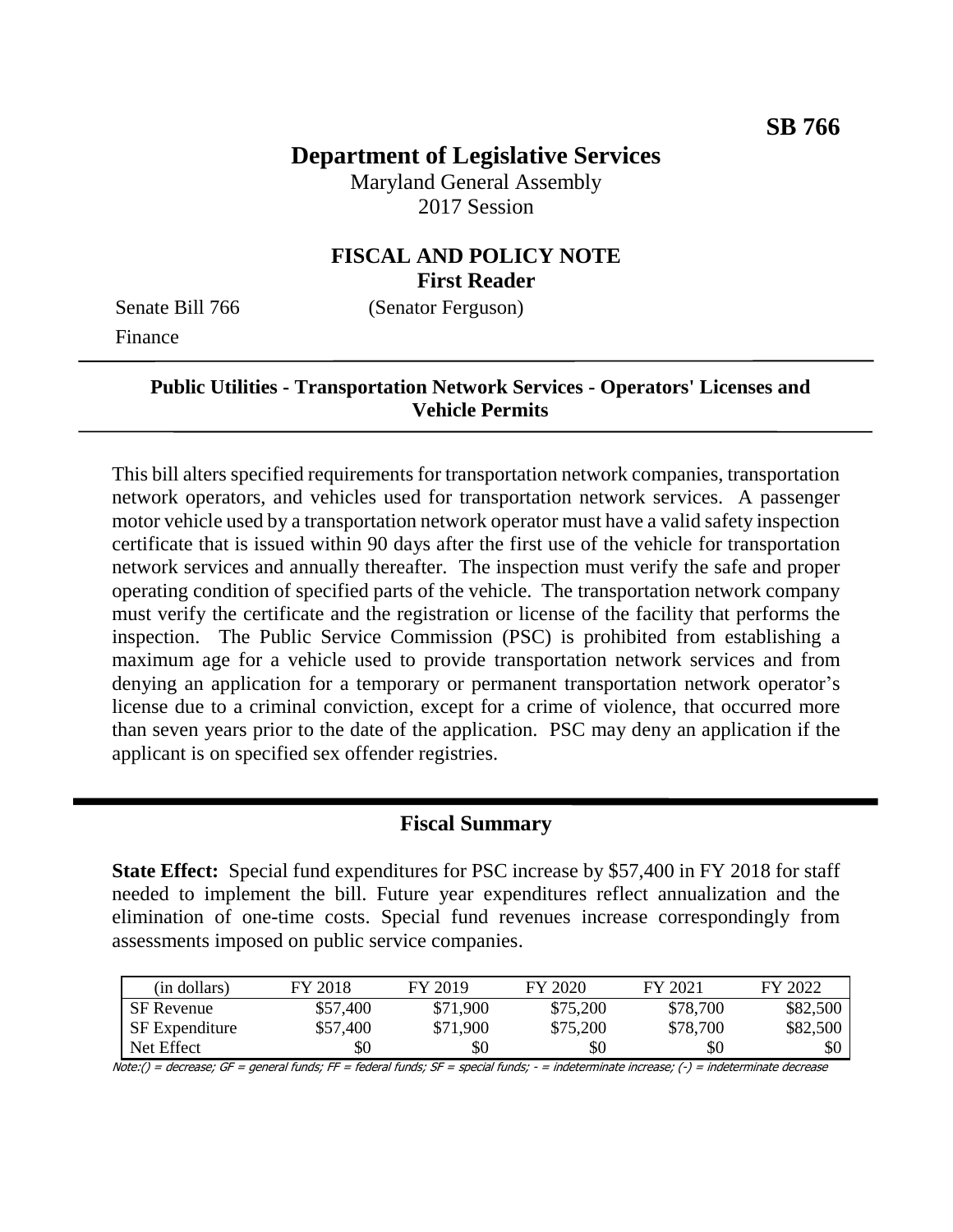**Local Effect:** The bill does not materially affect local government finances or operations.

**Small Business Effect:** Meaningful. To the extent that transportation network operators are considered small businesses, they benefit from the removal of the prohibition against vehicles older than 10 years (which is in PSC regulations) and the prohibition against license application denials for certain crimes.

## **Analysis**

**Current Law/Background:** Chapter 204 of 2015 established a regulatory framework for transportation network services that encompasses transportation network companies and transportation network operators, including licensing, criminal history records checks, insurance requirements, and assessments. PSC was required to adopt various regulations to implement the framework; the regulations became effective in March 2016.

PSC regulations generally require a vehicle used to provide transportation network services to be inspected and certified annually by a facility licensed in the State or an adjacent state to do so. Vehicles more than 10,000 pounds must be inspected by a PSC representative. An initial proof of inspection is required prior to the issuance of the vehicle permit.

PSC regulations also generally require that a vehicle used to provide transportation network services, in addition to meeting other standards, be 10 model years old or less. There are exceptions for a vehicle that already has a permit issued by PSC with proof of semi-annual safety inspections or for an historic motor vehicle.

Current law requires transportation network operator's license applications to include a criminal background check. PSC advises that it has nonbinding [guidelines](https://urldefense.proofpoint.com/v2/url?u=http-3A__www.psc.state.md.us_transportation_wp-2Dcontent_uploads_sites_6_Transportation-2DDivision-2DInternal-2DCriminal-2DGuidelines-2D1.pdf&d=DwMFaQ&c=Gp5PoQfTj9yjDt8XV2x6aql0UnCZXhNkdBYbfDClWas&r=X1QHGXP5sD_9L-retwTvGqgecucbkhaP2T9BAtzuLgY&m=3KRTUzsNhfh7LDn95U_ES3zBnJG1XGMrQAlCSaJegcI&s=w_Y8U0ZNIGb7ZWDaK_S2NWAG9qGG32kahwIxDOTDPPI&e=) for the issuance of transportation network operator's licenses, which include considerations of an applicant's driving and criminal histories. PSC has also ordered a rulemaking to establish formal standards in regulation, including a listing of both prior driving offenses and prior criminal offenses that would bear on the fitness of for-hire drivers, including transportation network operators.

**State Fiscal Effect:** Demand for licensure as a transportation network operator has exceeded initial expectations. PSC has already hired several additional staff to manage the existing workload, and those staff are currently working at capacity. The bill increases the number of individuals eligible for licensure as a transportation network operator, primarily by removing the age requirement on vehicles, but also through the change to the criminal and driving history application standards.